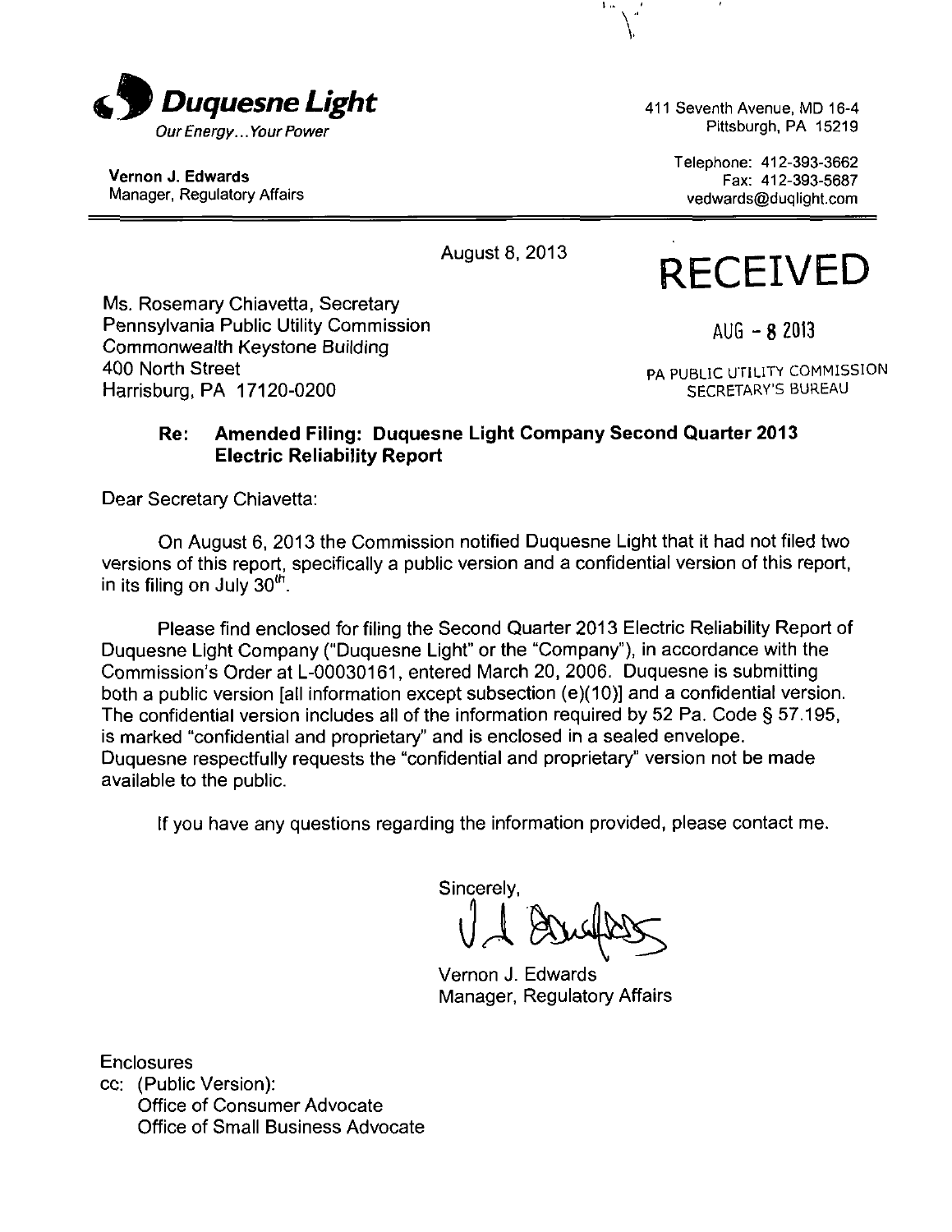

## *Duquesne Light Company 2 nd Quarter 2013 Electric Reliability Report to the Pennsylvania PubUc Utility Commission*

 $\boldsymbol{I}$ 

*July 30,2013* 

J.

 $\bar{z}$ 

## **RECEIVED**

AUG  $-8$  2013

PA PUBLIC UTILITY COMMISSION SECRETARY'S BUREAU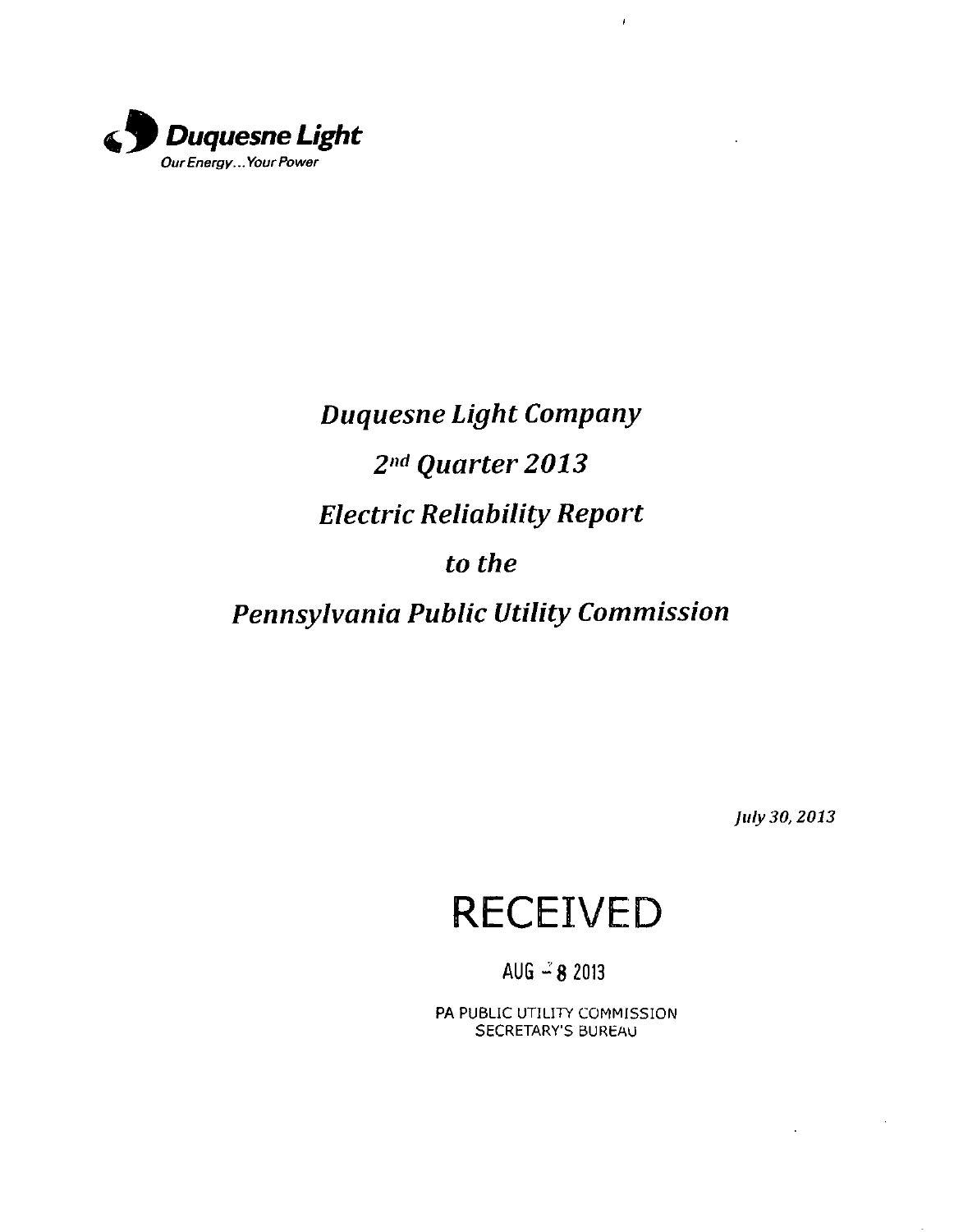## **DUQUESNE LIGHT COMPANY Second Quarter 2013 - Electric Reliability Report**



**Filed July 30, 2013** 

 $AUG - B 2013$ 

PA PUBLIC UTILITY COMMISSION SECRETARY'S BUREAU

#### **57.195 Reporting Requirements**

**(d)(2) The name, title, telephone number and e-mail address ofthe persons who have knowledge ofthe matters, and can respond to inquiries.** 

Ken Kallis - Manager, Asset Management (412} 393-8613, kkallis@duqlight.com

Vernon J. Edwards - Manager, Regulatory Affairs (412) 393-3662, vedwards@duqlight.com

**(e)(1) A description of each major event that occurred during the preceding quarter, including the time and duration of the event, the number of customers affected, the cause of the event and anv modified procedures adopted in order to avoid or minimize the impact of similar events in the future.** 

No major events occurred during the second quarter of 2013.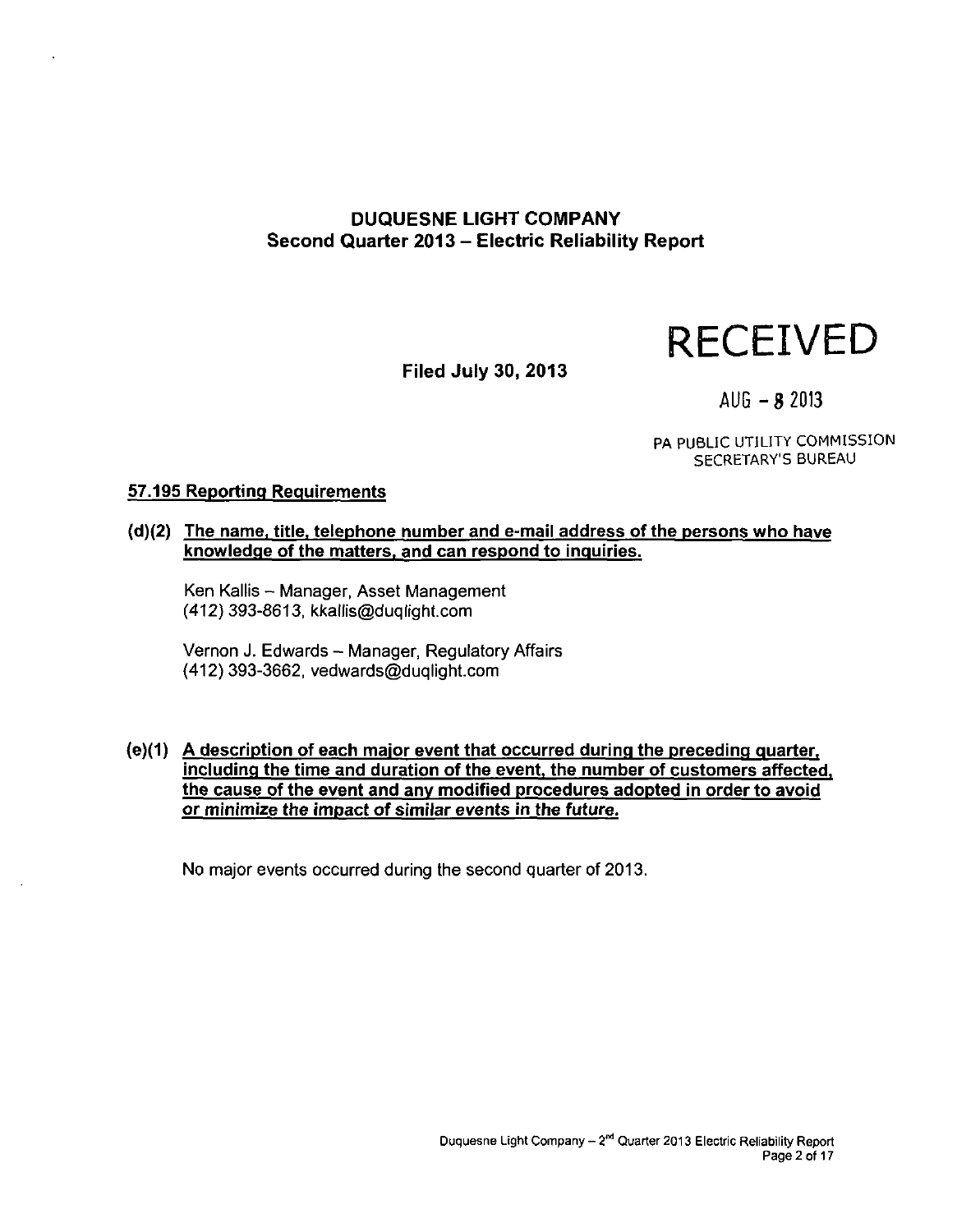**(e)(2) Rolling 12-month reliability index values (SAIFI, CAIDI. SAIDI. and if available, MAIFI) for the electric distribution company's service territorv for the preceding quarter. The report shall include the data used in calculating the indices, namely the average number of customers served, the number of sustained customer interruptions, the number of customers affected, and the customer minutes of interruption. If MAIFI values are provided, the report shall also include the number of customer momentary interruptions.** 

## **RELIABILITY BENCHMARKS AND STANDARDS Duquesne Light Company**

#### **System Performance Measures with Major Events Excluded**

| <b>Entire System</b>     |              |              |              |              |  |  |  |  |  |
|--------------------------|--------------|--------------|--------------|--------------|--|--|--|--|--|
|                          | <b>SAIDI</b> | <b>SAIFI</b> | <b>CAIDI</b> | <b>MAIFI</b> |  |  |  |  |  |
| <b>Benchmark</b>         | 126          | 1.17         | 108          |              |  |  |  |  |  |
| <b>12 Month Standard</b> | 182          | 1.40         | 130          | *            |  |  |  |  |  |
| 2013 2Q (Rolling 12 mo)  | 83           | 0.69         | 120          | ۰            |  |  |  |  |  |

**\* Sufficient information to calculate MAIFI is unavailable.** 

## **Formulas used in calculating the indices**

- SAIFI = (Total KVA interrupted) (KVA impact of major events) System Connected KVA
- SAIDI = (Total KVA-minutes interrupted) (KVA-minute impact of major events) System Connected KVA
- CAIDI = SAIDI/SAIFI

## **Data used in calculating the indices**

- Total KVA Interrupted for the Period 4,869,465 KVA
- Total KVA-Minutes Interrupted: 588,241,233 KVA-Minutes
	-
- System Connected Load as of 6/30/13: 7,107,650 KVA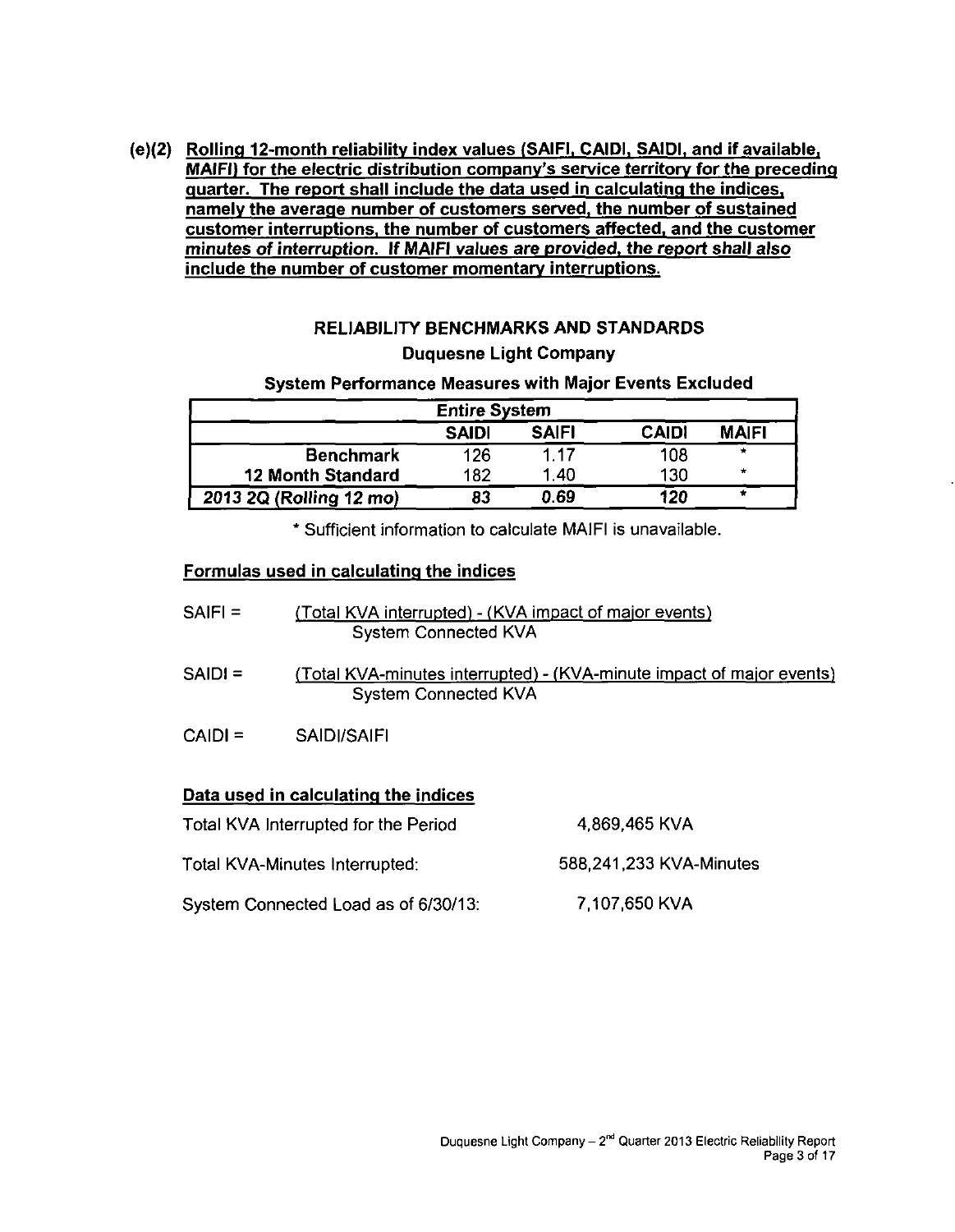**(e){3) Rolling 12-month reliability index values (SAIFI, CAIDI, SAIDI, and if available. MAIFI) and other pertinent information such as customers served, number of interruptions, customer minutes interrupted, number of lockouts, and so forth, for the worst performing 5% of the circuits in the system. An explanation of how the electric distribution company defines its worst performing circuits shall be included.** 

Circuits are evaluated based on a rolling twelve-month count of lockouts of protective devices (circuit breakers, sectionalizers and line reclosers). Circuits that experience four or more lockouts for a device in each quarterly rolling twelve-month period are identified and reported. Customer surveys show a significant drop in satisfaction when customers experience four or more interruptions in a year, and that threshold was therefore used as a basis for this evaluation method.

The list is ranked first by the number of lockouts, with a secondary sort based on the date of the most recent outage. This places a higher priority on circuits in each group experiencing problems more recently. Circuits that have not seen recent outages fall to a lower priority within the group, but remain on the list for monitoring.

Circuits that appear on the list for more than a year are targeted for remediation based on a review of outage records for root cause problems, field evafuations, and engineering analysis. Project scopes developed as a result of this analysis will be incorporated into the company's Work Plan for engineering, design and construction.

At the end of each quarter all circuits are reviewed to verify that past remediation efforts are working and to look for new reliability issues that may be developing. Serious new reliability problems are addressed immediately without waiting additional periods to collect information.

This analysis method provides for timely review of circuit performance by in-house staff and it adapts to the dynamic nature of Duquesne's distribution system. The threshold of four lockouts may produce a result greater or less than 5% of the total circuits in Duquesne's system. Reports will be issued on all circuits that violate the four-lockout threshold, even if the total is greater than 5% of the number of circuits on the system. If there are less than 5% of the circuits that violate the four-lockout threshold, then circuits with three lockouts that had the highest KVA-Minutes of outage time during the evaluation period will be added to get the list to 5% of the total circuits in the system.

See Attachment A for table of circuit reliability values and Service Centers associated with each circuit.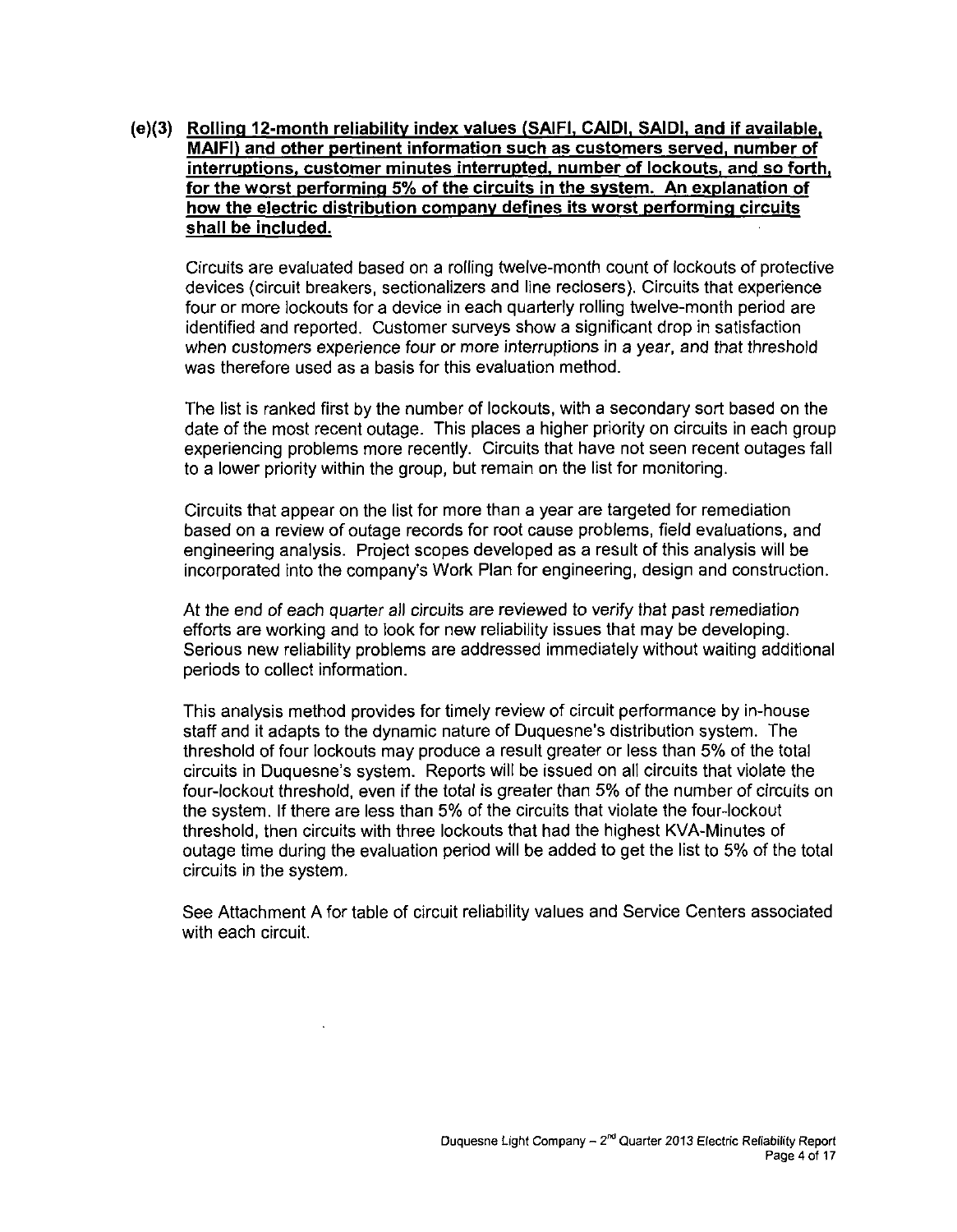## **(e)(4) Specific remedial efforts taken and planned for the worst performing 5% of the circuits as identified in paragraph (3)**

| Rank                    | <b>Circuit</b> | Name                       | <b>Service</b><br>Center | Remedial Actions Planned or Taken                                                                                                                                                                                                                                                                                                                                                                                                                                                                                                                                                                                                                                                                                                                                                                                                                                                                                                                                                                                                                                                                                                       |  |  |  |  |
|-------------------------|----------------|----------------------------|--------------------------|-----------------------------------------------------------------------------------------------------------------------------------------------------------------------------------------------------------------------------------------------------------------------------------------------------------------------------------------------------------------------------------------------------------------------------------------------------------------------------------------------------------------------------------------------------------------------------------------------------------------------------------------------------------------------------------------------------------------------------------------------------------------------------------------------------------------------------------------------------------------------------------------------------------------------------------------------------------------------------------------------------------------------------------------------------------------------------------------------------------------------------------------|--|--|--|--|
| 1                       | 4279           | Squaw Run                  | Edison                   | Six of the eight outages were caused by breaker outages on the sub-<br>transmission circuit that runs through and feeds Squaw Run Substation.<br>These were mainly the result of trees falling into the subtransmission<br>R/W due to high winds and storms. Asset Management has initiated a<br>project to add a 23kV IntelliRupter on each side of Squaw Run Sub to<br>provide automatic sectionalizing/ restoration of the subtransmission<br>feeds on either side of the station. One of the two IntelliRupters were<br>already installed during the 2nd quarter of 2013. This will alleviate<br>future outages to Squaw Run SS when its sub-transmission feed has<br>an outage on either side of the substation. A 7th outage at Squaw Run<br>occurred when the station regulator had a fire. A portable station<br>transformer was temporarily installed to restore the circuit but shortly<br>after this an outside contractor cut a tree down onto the D-circuit<br>powering the portable transformer, which caused the eighth outage.<br>The station regulator has since been permanently repaired and is<br>running normally. |  |  |  |  |
| $\overline{2}$          | 4138           | Robinson                   | Penn<br><b>Hills</b>     | All 7 outages on the two Robinson 4kV circuits were caused by breaker<br>outages on the subtransmission circuits that feed Robinson Substation<br>causing a loss of supply to the Substation. Five of the subtransmission<br>outages were due to tree fall-ins (four of these were during storms), one<br>was due to tree growth and one was due to general storm damage.<br>Duquesne's Asset Management Department is investigating installation                                                                                                                                                                                                                                                                                                                                                                                                                                                                                                                                                                                                                                                                                       |  |  |  |  |
| 3                       | 4139           | Robinson                   | Penn<br><b>Hills</b>     | of remote controlled line switches at Robinson on its subtransmission<br>feeders to provide remote service restoring capability. This would<br>enable operators to remotely isolate subtransmission faults to one side<br>of Robinson SS only and prevent future loss of supply outages on the<br>Robinson 4kV Circuits.                                                                                                                                                                                                                                                                                                                                                                                                                                                                                                                                                                                                                                                                                                                                                                                                                |  |  |  |  |
| $\overline{\mathbf{4}}$ | 23750          | Dravosburg                 | McKees-<br>port          | Two of the outages to D23750 were due to summer storms. The 3rd<br>outage was due to a vehicle accident which broke a pole and knocked<br>primary conductors and a transformer down. The 4th & 5th were<br>caused by a transformer failure and then an insulator failure. The most<br>recent outage was required for a troubleshooter responding to an<br>emergency arcing problem. Permanent repairs were made following<br>each outage and no underlying reliability issues need to be addressed<br>at this time.                                                                                                                                                                                                                                                                                                                                                                                                                                                                                                                                                                                                                     |  |  |  |  |
| 5                       | 22869          | Midland-<br>Cooks<br>Ferry | Raccoon                  | No new outages occurred during the last 3 QTRs but we continue to<br>closely monitor performance because of past problems with this circuit.<br>Device protection settings have been modified to assure that<br>downstream devices trip before the breaker for downstream faults.<br>Vegetation Management worked this entire circuit as part of its<br>scheduled 2012 maintenance program and all tree-related issues on<br>the circuit were addressed and reliability has improved. Infrared<br>inspections were also done over the entire circuit during the 4th QTR of<br>2012 and construction completed all repair work identified.<br>Construction reconductored one leg of the circuit feeder during the 1st<br>QTR to prevent future wiredown problems.                                                                                                                                                                                                                                                                                                                                                                        |  |  |  |  |

## **Second Quarter 2013 Rolling 12 Month Circuit Data**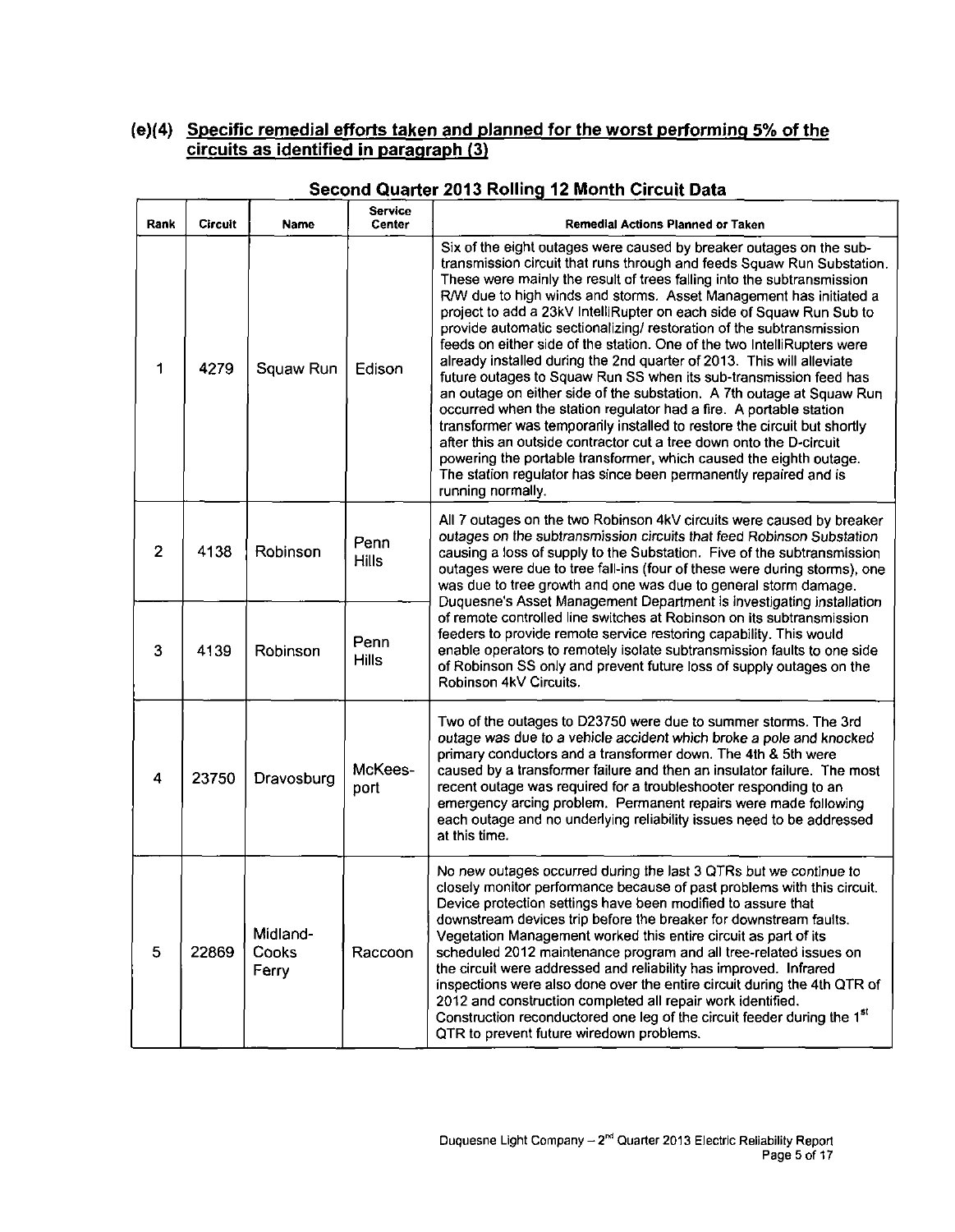| Rank | <b>Circuit</b> | Name             | <b>Service</b><br><b>Center</b> | Remedial Actions Planned or Taken                                                                                                                                                                                                                                                                                                                                                                                                                                                                             |
|------|----------------|------------------|---------------------------------|---------------------------------------------------------------------------------------------------------------------------------------------------------------------------------------------------------------------------------------------------------------------------------------------------------------------------------------------------------------------------------------------------------------------------------------------------------------------------------------------------------------|
| 6    | 4517           | Sandy<br>Creek   | Penn<br><b>Hills</b>            | No new outages during this quarter. Duquesne's Asset Management<br>Department is reviewing the installation of remote controlled switches<br>on the subtransmission feeds to Sandy Creek substation to provide<br>remote service restoring capability which will prevent future loss of<br>supply outages.                                                                                                                                                                                                    |
| 7    | 23690          | B.L              | Preble                          | No new outages during this quarter. Engineering is now planning to<br>extend this circuit into the West View area using this corridor as a main<br>feeder, so the circuit will be rerouted if the hillside cannot be stabilized<br>enough to prevent future tree fall-ins. Asset Management is also<br>considering a pilot project in this area to test insulated conductors that<br>are resistant to tree outages.                                                                                           |
| 8    | 23870          | Mt Nebo          | Raccoon                         | No new outages occurred during the 1st or 2nd QTRs of 2013.<br>Vegetation Management completed scheduled maintenance program<br>on this entire circuit during the 1st QTR of 2013 before the spring<br>growing season.                                                                                                                                                                                                                                                                                        |
| 9    | 23661          | Crescent         | Raccoon                         | No new outages occurred during the 1st or 2nd QTRs of 2013.<br>Previously, all outages were caused by tree related problems in a small,<br>heavily wooded area beyond 4kV reclosers that are fed by a circuit<br>lateral off the main feeder. After the outages occurred, the affected<br>area was thoroughly investigated by Vegetation Management and all<br>trees trimmed in a manner that will mitigate potential future problems.                                                                        |
| 10   | 4423           | Spring<br>Garden | Preble                          | Overall, this circuit has had a history of good reliability and the recent<br>outages were the result of unrelated and unusual conditions. Five<br>outages occurred since 9/25/12 due to SS Breaker lockouts caused by<br>1) a fallen tree across the 4kV primary, 2) a vehicle accident, 3) a<br>landslide that took 4kV primary down, 4) high winds that blew primary<br>phases together, and 5) a major storm knocked the primary feeder<br>down.                                                          |
| 11   | 23640          | Midland          | Raccoon                         | The first breaker lockout was due to lightning during a storm on 7/17/12.<br>The second was a short 3 minute outage on 12/24/12 which was<br>required to allow a crew to open a non-load break switch in an<br>emergency. The 3rd lockout was due to damage caused by a fallen tree<br>during a storm on 6/13/13. The 4th breaker lockout occurred when a<br>tree fell across all 3 primary phases of the feeder. Vegetation<br>Management is investigating the two locations that involved tree<br>failures. |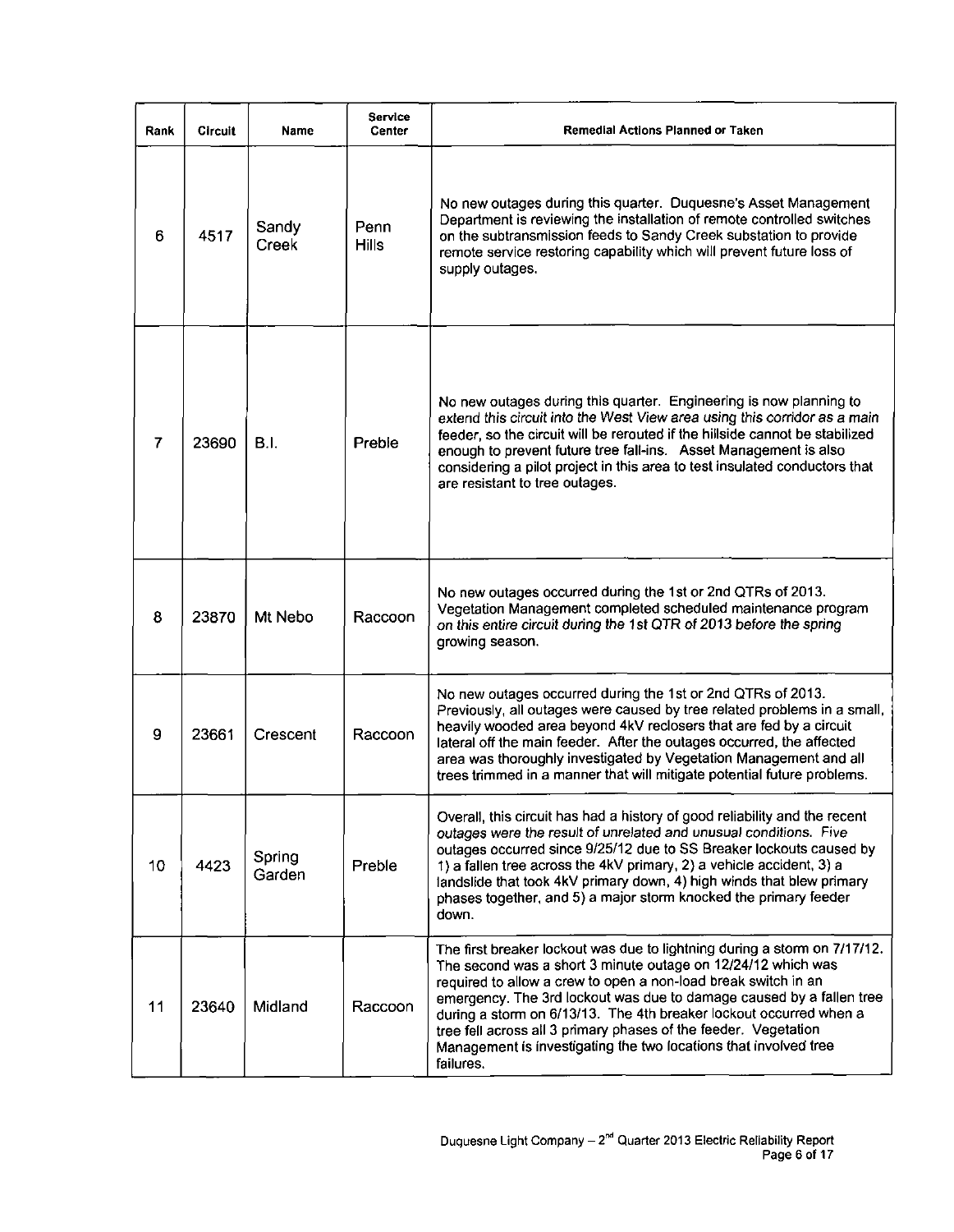| Rank | <b>Circuit</b> | Name              | <b>Service</b><br>Center | Remedial Actions Planned or Taken                                                                                                                                                                                                                                                                                                                                                                                                                                                                                                                                                                                          |  |  |  |
|------|----------------|-------------------|--------------------------|----------------------------------------------------------------------------------------------------------------------------------------------------------------------------------------------------------------------------------------------------------------------------------------------------------------------------------------------------------------------------------------------------------------------------------------------------------------------------------------------------------------------------------------------------------------------------------------------------------------------------|--|--|--|
| 12   | 23716          | <b>Pine Creek</b> | Edison                   | The first breaker lockout on this circuit occurred on 7/26/12 due to<br>lightning during a storm. The 2nd lockout was due to a broken pole<br>caused by a vehicle accident on 12/18/12. The third lockout occurred<br>on 6/4/13 when the breaker had reclosing cut-out, so the breaker<br>locked out on the first operation. No trouble was ever found. The 4th<br>lockout occurred on 6/25/13 during a storm when a tree fell across all<br>three phases of the feeder. No underlying reliability issues need to be<br>addressed on this circuit at this time but we will continue to monitor its<br>performance closely. |  |  |  |
| 13   | 4135           | Eastwood          | Penn<br><b>Hills</b>     | All 4 outages on the two Eastwood 4kV circuits were caused by breaker<br>outages on the sub-transmission circuits (T22174 & T22178) that run<br>through and power Eastwood Substation. The four subtransmission<br>outages were caused by tree fall-ins which locked-out the<br>subtransmission feeds to Eastwood Sub. The most recent outage on                                                                                                                                                                                                                                                                           |  |  |  |
| 14   | 4136           | Eastwood          | Penn<br><b>Hills</b>     | both circuits occurred during a storm on 6/25/13. Duquesne's Asset<br>Management Department is reviewing installation of remote controlled<br>switches on the subtransmission feeds to Long substation to provide<br>remote service restoring capability which will help prevent loss of supply<br>outages to the substation.                                                                                                                                                                                                                                                                                              |  |  |  |
| 15   | 4155           | Long              | Penn<br><b>Hills</b>     | All 4 outages on the two Long 4kV circuits were caused by breaker<br>outages on the sub-transmission circuit (T22174) that runs through and<br>powers Long Substation. The first of these subtransmission outages<br>was due to tree contact. The second was due to general storm damage<br>and the 3rd was caused by a broken crossarm and downed conductor.                                                                                                                                                                                                                                                              |  |  |  |
| 16   | 4154           | Long              | Penn<br><b>Hills</b>     | The most recent outage was due to high winds that caused a tree to fall<br>across the conductors. Duquesne's Asset Management Department is<br>reviewing installation of remote controlled switches on the<br>subtransmission feeds to Long substation to provide remote service<br>restoring capability that will help prevent loss of supply outages in the<br>future.                                                                                                                                                                                                                                                   |  |  |  |
| 17   | 4718           | Sheffield         | Raccoon                  | The first outage occurred on 10/15/12 when the recloser locked out on<br>overload while attempting to carry additional load from another circuit.<br>The second outage occurred on 2/1/13 when the recloser locked out<br>due to multiple sections of 4kV primary conductor downed by a tree<br>following a storm. The third recloser lockout was caused by lightning<br>on 4/10/13 and the 4th was due to a large tree falling across all three<br>phases of primary on 4/24/13. Vegetation Mgt has inspected the area<br>beyond this recloser and corrected all problems found.                                          |  |  |  |
| 18   | 23623          | Raccoon           | Raccoon                  | No new outages occurred during the 1st 2 QTRs of 2013. Last year,<br>two outages were tree-related problems. One was caused by tree<br>contact during a storm and the other was a wire down due to a fallen<br>tree. A third outage was caused by a transformer failure and the forth<br>was a broken pole caused by a vehicle accident. Permanent repairs<br>were made during each restoration and all tree-related issues were<br>corrected to prevent future problems.                                                                                                                                                  |  |  |  |
| 19   | 23713          | <b>Pine Creek</b> | Edison                   | The first 3 outages that locked out WA1004 were caused by storms that<br>blew trees/branches into primary conductors. The fourth outage was<br>caused by an insulator failure. Permanent repairs were made<br>following each outage and Vegetation Management has inspected each<br>outage location. No underlying reliability issues need to be addressed<br>at this time.                                                                                                                                                                                                                                                |  |  |  |

 $\bar{\beta}$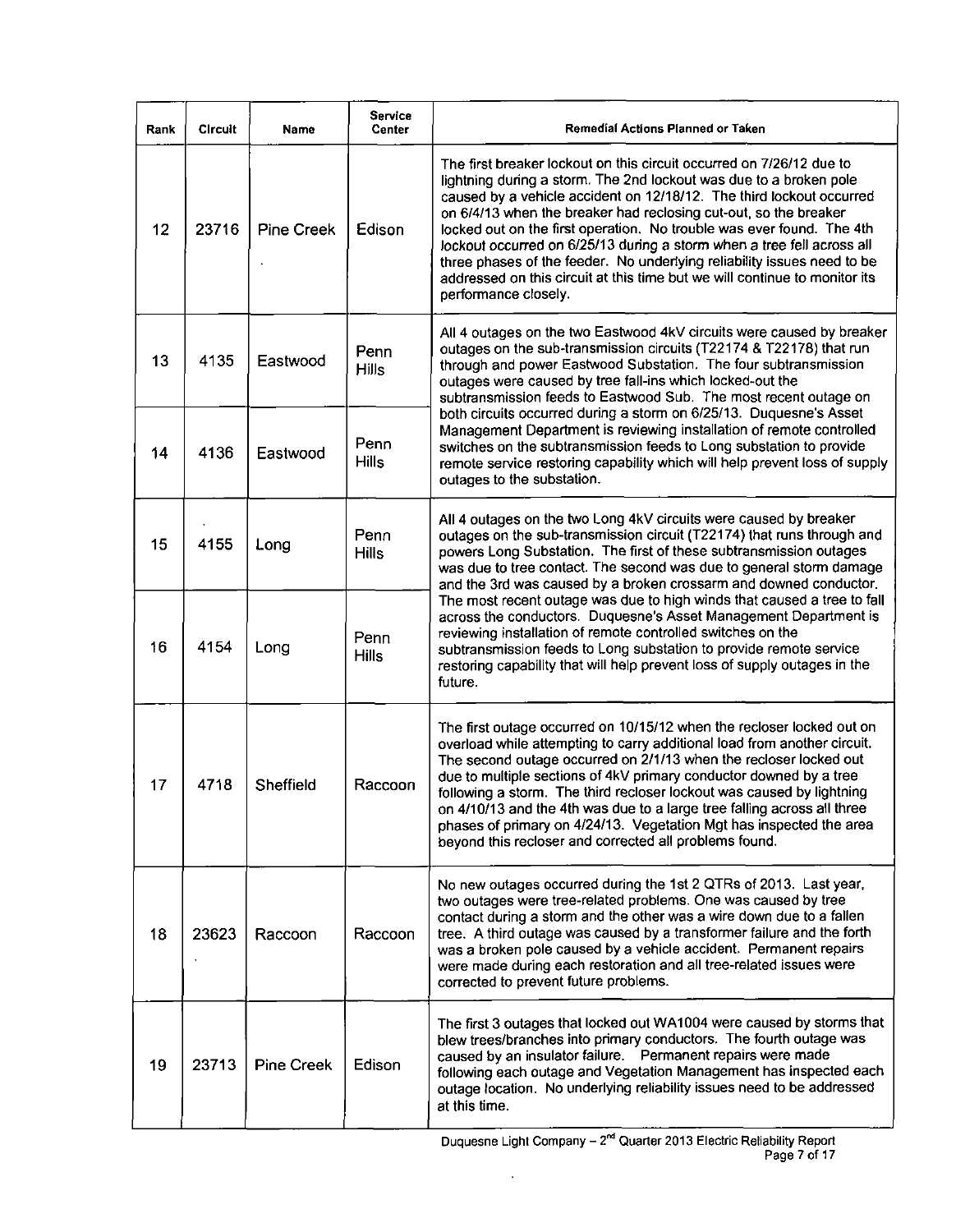| Rank | <b>Circuit</b> | <b>Name</b> | Service<br>Remedial Actions Planned or Taken<br>Center |                                                                                                                                                                                                                                                                                                                                                                                                                                                                                                                                                                                                     |  |  |  |  |
|------|----------------|-------------|--------------------------------------------------------|-----------------------------------------------------------------------------------------------------------------------------------------------------------------------------------------------------------------------------------------------------------------------------------------------------------------------------------------------------------------------------------------------------------------------------------------------------------------------------------------------------------------------------------------------------------------------------------------------------|--|--|--|--|
| 20   | 23903          | Plum        | Penn<br><b>Hills</b>                                   | The first of the three outages occurred on 7/3/12 when A & B conductor<br>phases wrapped together locking out EA622. A troubleshooter was<br>able to un-wrap the conductors and EA622 closed OK. The 2nd outage<br>occurred on 7/26/12 during a storm. No trouble was found and EA622<br>later closed OK. The 3rd outage occurred on 6/28/13 when EA622<br>locked out during another storm. No trouble was found and EA622 later<br>closed OK. Asset Management has targeted this circuit to use an all<br>Pulse-Reclosing protection configuration which will be implemented<br>later this summer. |  |  |  |  |
| 21   | 23950          | Wilkinsburg | Penn<br><b>Hills</b>                                   | The first breaker lockout occurred on 8/26/12 when a crossarm failed<br>on an adjacent circuit which then fell onto D23950. The 2nd lockout<br>occurred on 6/3/13 when Wilkinsburg Substation had a bus differential<br>caused by a raccoon. The third lockout occurred on 6/25/13 during a<br>storm. No trouble was found and the breaker later closed with no<br>subsequent problems.                                                                                                                                                                                                             |  |  |  |  |

#### **(e)(5) A rolling 12-month breakdown and analysis of outage causes during the preceding quarter, including the number and percentage of service outages, the number of customers interrupted, and customer interruption minutes categorized by outage cause such as equipment failure, animal contact, tree related, and so forth. Proposed solutions to identified service problems shall be reported.**

Proposed solutions to identified service problems are listed in Section (e)(4) above.

|                           |                |                   |              |                   | KVA-          |                   |
|---------------------------|----------------|-------------------|--------------|-------------------|---------------|-------------------|
|                           | NO. OF         | <b>OUTAGE</b>     | <b>KVA</b>   | <b>KVA</b>        | <b>MINUTE</b> | <b>KVA-MINUTE</b> |
| <b>CAUSE</b>              | <b>OUTAGES</b> | <b>PERCENTAGE</b> | <b>TOTAL</b> | <b>PERCENTAGE</b> | <b>TOTAL</b>  | <b>PERCENTAGE</b> |
| <b>Storms</b>             | 691            | 22%               | 1.007.470    | 21%               | 156,226,790   | 27%               |
| Trees (Contact)           | 52             | 2%                | 53.977       | 1%                | 4.610.830     | 1%                |
| Trees (Falling)           | 714            | 23%               | 1.416,776    | 29%               | 187,230,581   | 32%               |
| <b>Equipment Failures</b> | 778            | 25%               | 1.289.268    | 26%               | 139,492,047   | 24%               |
| Overloads                 | 304            | 10%               | 134,163      | 3%                | 13,323,999    | $2\sqrt{2}$       |
| Vehicles                  | 149            | 5%                | 336,446      | 7%                | 44,344,216    | $8\%$             |
| Other                     | 391            | 13%               | 631.365      | 13%               | 43,012,770    | $6\%$             |
| <b>TOTALS</b>             | 3.079          | 100%              | 4.869,465    | 100%              | 588,241,233   | 100%              |

| July 1, 2012 through June 30, 2013 - No PUC Major Event Exclusions |  |  |
|--------------------------------------------------------------------|--|--|
|--------------------------------------------------------------------|--|--|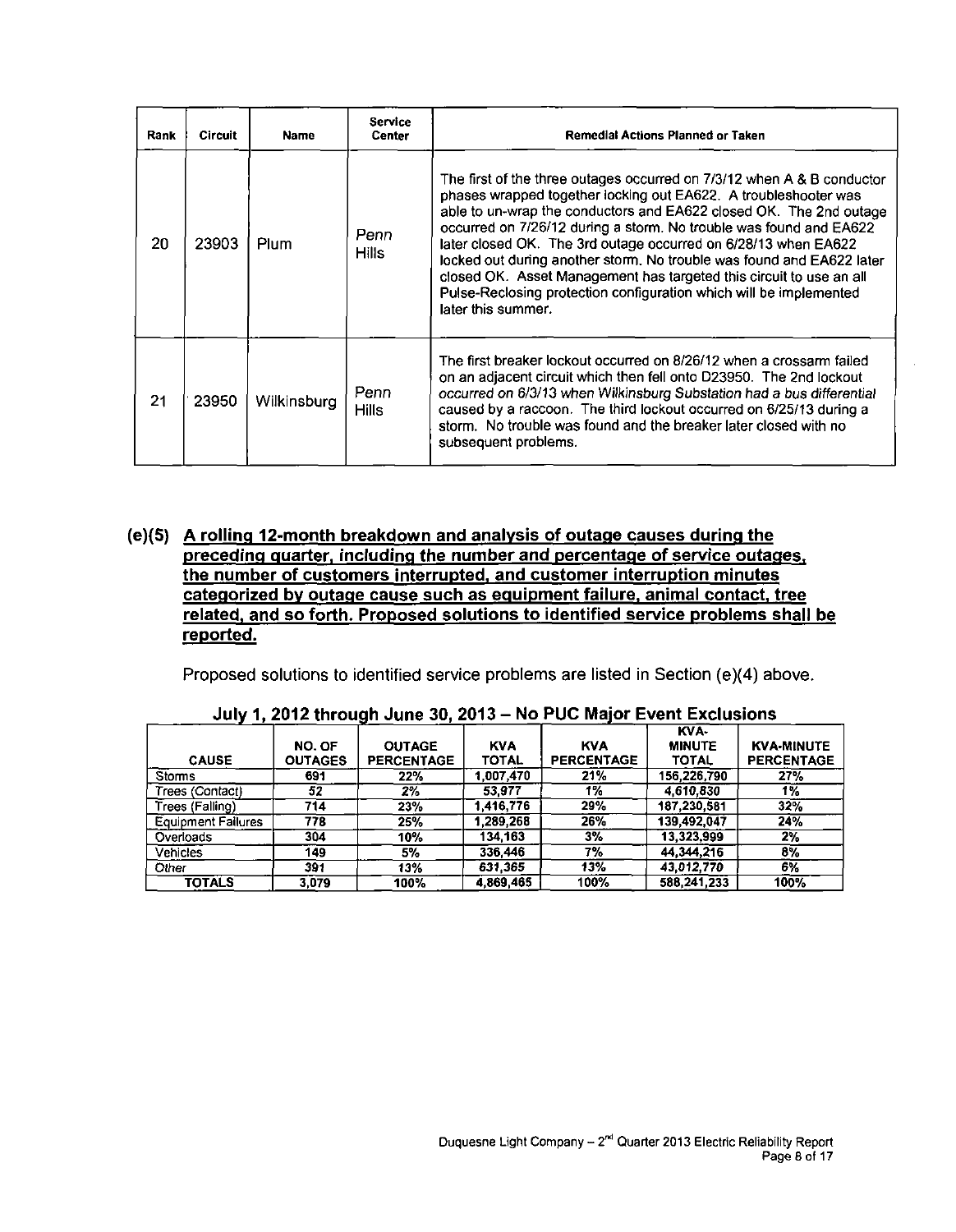#### **(e)(6) Quarterly and year-to-date information on progress toward meeting transmission and distribution inspection and maintenance goals/ objectives.**

| 2013 Transmission and Distribution Goals and<br><b>Objectives</b> |                         |                                 |                          |                     |                                        |                               |
|-------------------------------------------------------------------|-------------------------|---------------------------------|--------------------------|---------------------|----------------------------------------|-------------------------------|
| Program<br>Project                                                | Unit of<br>Measurement  | <b>Target</b><br>for<br>2013 2Q | Actual<br>for<br>2013 20 | Percent<br>Complete | <b>Targets for</b><br><b>Year 2013</b> | <b>Actual YTD</b><br>for 2013 |
| <b>Communications Goals</b>                                       |                         |                                 |                          |                     |                                        |                               |
| Communication Battery Maintenance                                 | <b>Batteries</b>        | 24                              | 24                       | 100%                | 96                                     | 48                            |
| <b>Overhead Distribution Goals</b>                                |                         |                                 |                          |                     |                                        |                               |
| Recloser Inspections                                              | <b>Circuits</b>         | 34                              | 40                       | 118%                | 133                                    | 78.                           |
| Pole Inspections                                                  | Poles                   | 6,635                           | 5,741                    | 87%                 | 17,689                                 | 5,741                         |
| OH Line Inspections                                               | Circuits                | 34                              | 40                       | 118%                | 133                                    | 78                            |
| OH Transformer Inspections                                        | Circuits                | 34                              | 40                       | 118%                | 133                                    | 78                            |
| Padmount & Submersible Tfmr Insp                                  | <b>Circuits</b>         | 24                              | 38                       | 158%                | 83                                     | 53                            |
| <b>Overhead Transmission Goals</b>                                | Number of               |                                 |                          |                     |                                        |                               |
| Tower Helicopter Inspections                                      | Towers                  | 500                             | 0                        | 0%                  | 500                                    | 0                             |
| <b>Tower Ground Detail Inspections</b>                            | Number of<br>Towers     | 125                             | 0                        | 0%                  | 300                                    | 0.                            |
| <b>Substations Goals</b>                                          |                         |                                 |                          |                     |                                        |                               |
| Breaker Maintenance                                               | <b>Breakers</b>         | 225                             | 182                      | 81%                 | 855                                    | 412                           |
| Transformer Maintenance                                           | Transformers            | 50                              | 62                       | 124%                | 71                                     | 69                            |
| Station Battery Maintenance                                       | <b>Batteries</b>        | 240                             | 242                      | 101%                | 960                                    | 484                           |
| <b>Station Relay Maintenance</b>                                  | Relays                  | 400                             | 538                      | 135%                | 1,578                                  | 970                           |
| Station Inspections                                               | <b>Sites</b>            | 516                             | 516                      | 100%                | 2,064                                  | 1,032                         |
| <b>Underground Distribution Goals</b>                             |                         |                                 |                          |                     |                                        |                               |
| Manhole Inspections                                               | Manholes                | 250                             | 104                      | 42%                 | 720                                    | 615                           |
| Network Vault Inspections                                         | <b>Ntwk Vault Sites</b> | 75                              | 114                      | 152%                | 270                                    | 229                           |
| <b>Network Protector Inspections</b>                              | <b>Ntwk Protectors</b>  | 150                             | 153                      | 102%                | 586                                    | 418                           |
| Network Transformer Inspections                                   | Ntwk Tfmrs              | 150                             | 153                      | 102%                | 586                                    | 418                           |
| <b>Underground Transmission Goals</b>                             |                         |                                 |                          |                     |                                        |                               |
| Pressurization and Cathodic<br>Protection Plant Inspection        | Work Packages           | 15                              | 4                        | 27%                 | 52                                     | 26                            |
| Vegetation Management Goals                                       | Circuit Overhead        |                                 |                          |                     |                                        |                               |
| Overhead Line Clearance                                           | Miles                   | 330                             | 317                      | 96%                 | 1,300                                  | 566                           |
|                                                                   | <b>Total Units</b>      | 9,811                           | 8,308                    | 85%                 | 28,109                                 | 11,315                        |

 $\bar{z}$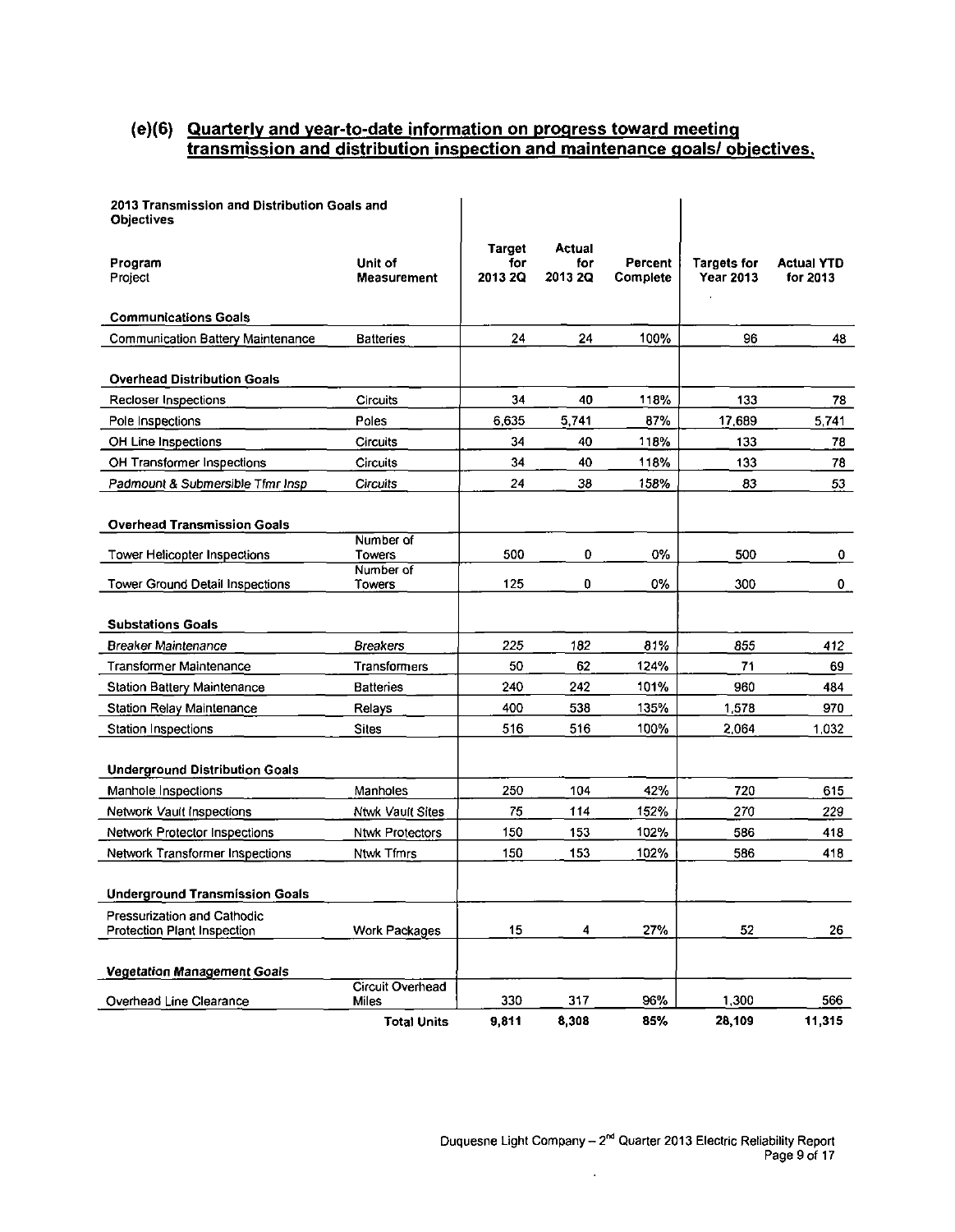#### **(e)(7) Quarterly and year-to-date information on budgeted versus actual transmission and distribution operation and maintenance expenditures in total and detailed**  by the EDC's own functional account code or FERC account code as available.

#### For the Three Months Ended June 30,2013 (Quarter-to-date) Favorable / (Unfavorable)

|                                             | Customer<br>Care               | External<br><b>Affairs</b> | Human<br><b>Resources</b> | Operations/<br>Operation<br>Services | Technology Corporate* | General                         | Total                        |
|---------------------------------------------|--------------------------------|----------------------------|---------------------------|--------------------------------------|-----------------------|---------------------------------|------------------------------|
| <b>Total Actual</b>                         | 13,698,339 2,831,222 3,709,621 |                            |                           | 15,590,797                           |                       | 5,741,632 12,074,987 53,646,598 |                              |
| Total Budget 10,791,700 2,778,917 3,496,781 |                                |                            |                           | 16,684,791                           |                       | 5,864,154 11,589,571 51,205,913 |                              |
| Variance                                    | (2,906,640)                    | (52, 305)                  | (212, 840)                | 1,093,994                            | 122,522               |                                 | $(485, 416)$ $(2, 440, 685)$ |

\* Includes Finance, Office of General Counsel and Senior Management Costs

O&M overspend for the three months ended June 30, 2013 is due to the timing of spending associated with the Company's surcharges and the timing of other expenditures. These unfavorable variances are partially offset by the timing of certain transmission maintenance projects.

#### For the Six Months Ended June 30,2013 (Year-to-date) Favorable / (Unfavorable)

|                                                                                           | Customer  | External       |           | Human Operations/                         | General                |           |
|-------------------------------------------------------------------------------------------|-----------|----------------|-----------|-------------------------------------------|------------------------|-----------|
|                                                                                           | Care      | <b>Affairs</b> |           | Resources Operation Technology Corporate* |                        | Total     |
|                                                                                           |           |                |           | Services                                  |                        |           |
| Total Actual  23,531,703 5,574,152 6,983,310 28,492,788 11,382,690 26,317,870 102,282,513 |           |                |           |                                           |                        |           |
| Total Budget 26,726,222 5,739,130 6,857,552 31,836,351 11,844,844 22,960,237 105,964,336  |           |                |           |                                           |                        |           |
|                                                                                           |           |                |           |                                           |                        |           |
| Variance                                                                                  | 3.194.519 | 164,978        | (125.758) | 3,343,563                                 | 462, 154 (3, 357, 633) | 3,681,823 |

Includes Finance, Office of General Counsel and Senior Management Costs

The year to date O&M underspend is due to the timing of expenditures. These favorable budget variances are partially offset by costs associated with the implementation of a new customer care and billing system.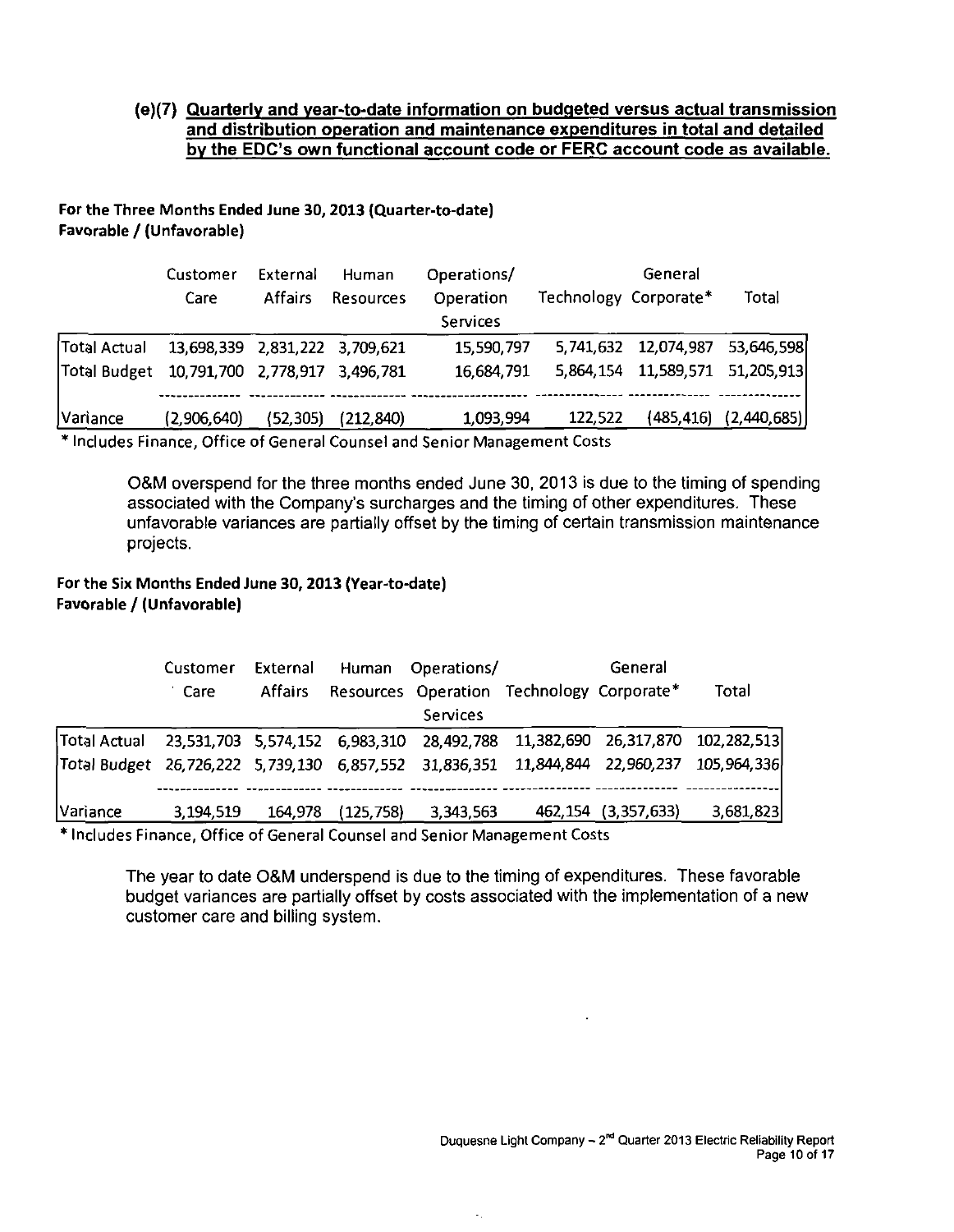#### **(e)(8) Quarterly and year-to-date information on budgeted versus actual transmission and distribution capital expenditures in total and detailed by the EDC s own functional account code or FERC account code as available.**

#### For the Three Months Ended June 30, 2013 (Quarter-to-date) Favorable / (Unfavorable)

|              | Customer External<br>Care |       | Human<br>Affairs Resources | Operations/<br>Operation | Technology Corporate* | General                          | Total                |
|--------------|---------------------------|-------|----------------------------|--------------------------|-----------------------|----------------------------------|----------------------|
|              |                           |       |                            | Services                 |                       |                                  |                      |
| Total Actual | 571,172                   |       | 421 2,543,742              | 40,165,639               |                       | 10,153,878 11,005,068 64,439,920 |                      |
| Total Budget | 560,099                   |       | 0 2,773,010                | 52,879,186               | 11,492,408            |                                  | 6,976,218 74,680,921 |
| Variance     | (11,073)                  | (421) | 229,268                    | 12,713,547               |                       | 1,338,530 (4,028,850) 10,241,001 |                      |

\* Includes Finance, Office of General Counsel and Senior Management Costs

#### For the Six Months Ended June 30, 2013 (Year-to-date) Favorable / (Unfavorable)

|              | Customer   | External       | Human           | Operations/ |                       | General               |                                           |
|--------------|------------|----------------|-----------------|-------------|-----------------------|-----------------------|-------------------------------------------|
|              | Care       | <b>Affairs</b> | Resources       | Operation   | Technology Corporate* |                       | Total                                     |
|              |            |                |                 | Services    |                       |                       |                                           |
| Total Actual | 1,096,482  |                | 1,533 4,875,113 | 66,352,438  |                       |                       | 18, 100, 815  19, 777, 218  110, 203, 599 |
| Total Budget | 822,354    |                | 0, 5, 321, 427  | 95,468,792  |                       |                       | 20,830,152 14,261,870 136,704,595         |
| Variance     | (274, 128) | (1,533)        | 446,314         | 29,116,354  |                       | 2,729,337 (5,515,348) | 26,500,996                                |

\* Includes Finance, Office of General Counsel and Senior Management Costs

The year to date Capital under spend is due to lower than historical costs associated with customer work, the timing of facilities upgrades, and the timing associated with several system improvement projects. The minimal storm activity through the second quarter also contributes to the year to date under spend.

Duquesne Light Company's Transmission and Distribution Operating and Maintenance (e)(7) and Transmission and Distribution Capital (e)(8) Budgets and Expenditures consist of the following work elements:

o Restoration of Service costs includes expenses to restore service to customers during storm-related events, and restoration from outages caused by system and component equipment failures.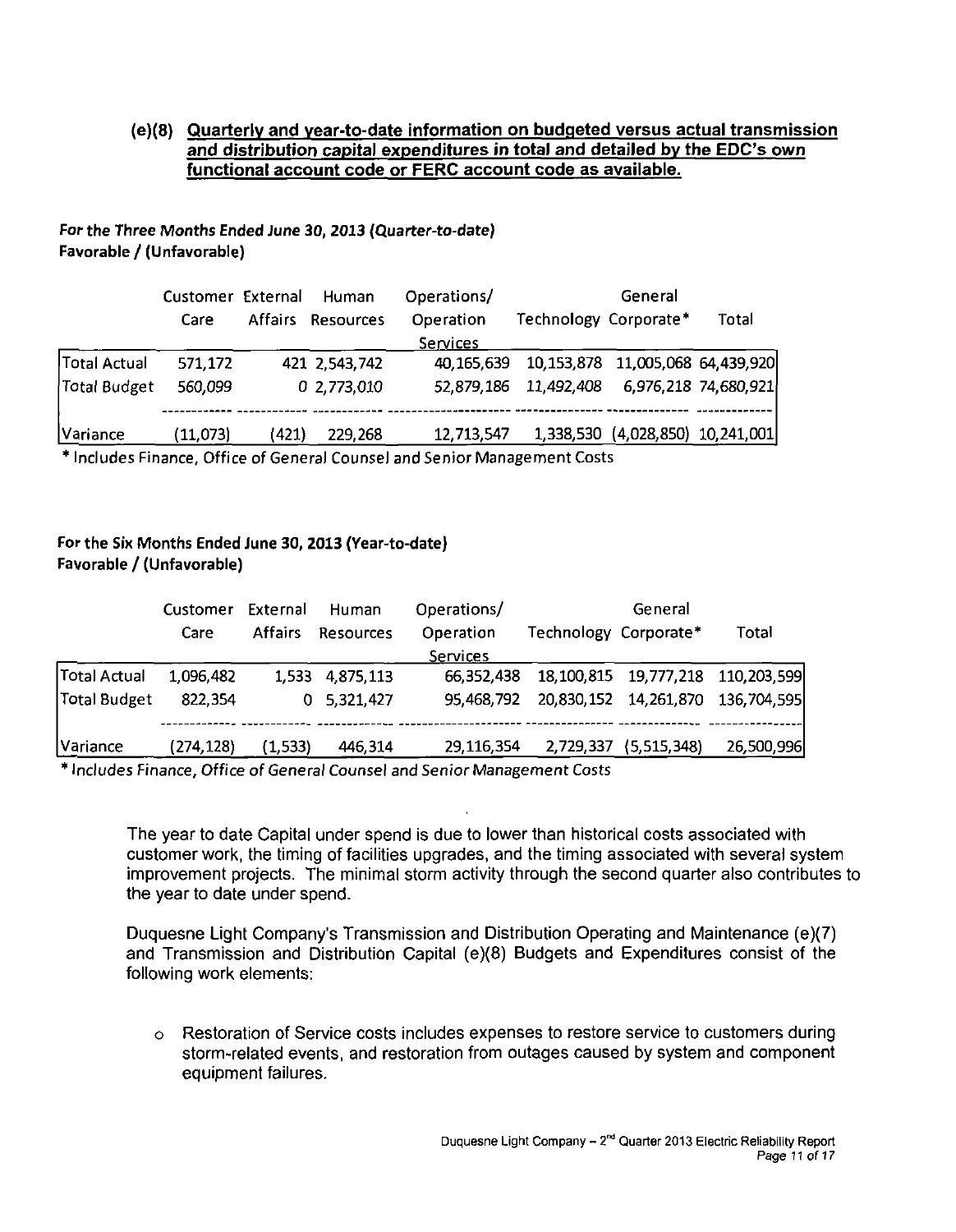- o Customer Commitment costs includes expenses to satisfy residential, commercial, industrial and governmental initiated work requests.
- o System Maintenance costs include expenses for programmed preventive and corrective maintenance work.
- o System Improvement costs include expenses incurred to provide load relief in growth areas identified through system assessment, as well as continued targeted replacement of systems and components based on maintenance findings and trended useful life.
- o Utility costs required to enhance and maintain systems and processes necessary in support of the utility operations including metering systems, technology development to satisfy hardware and system application needs, transmission and distribution planning, ail revenue cycle processes and all Operations support and Administrative and General expenses.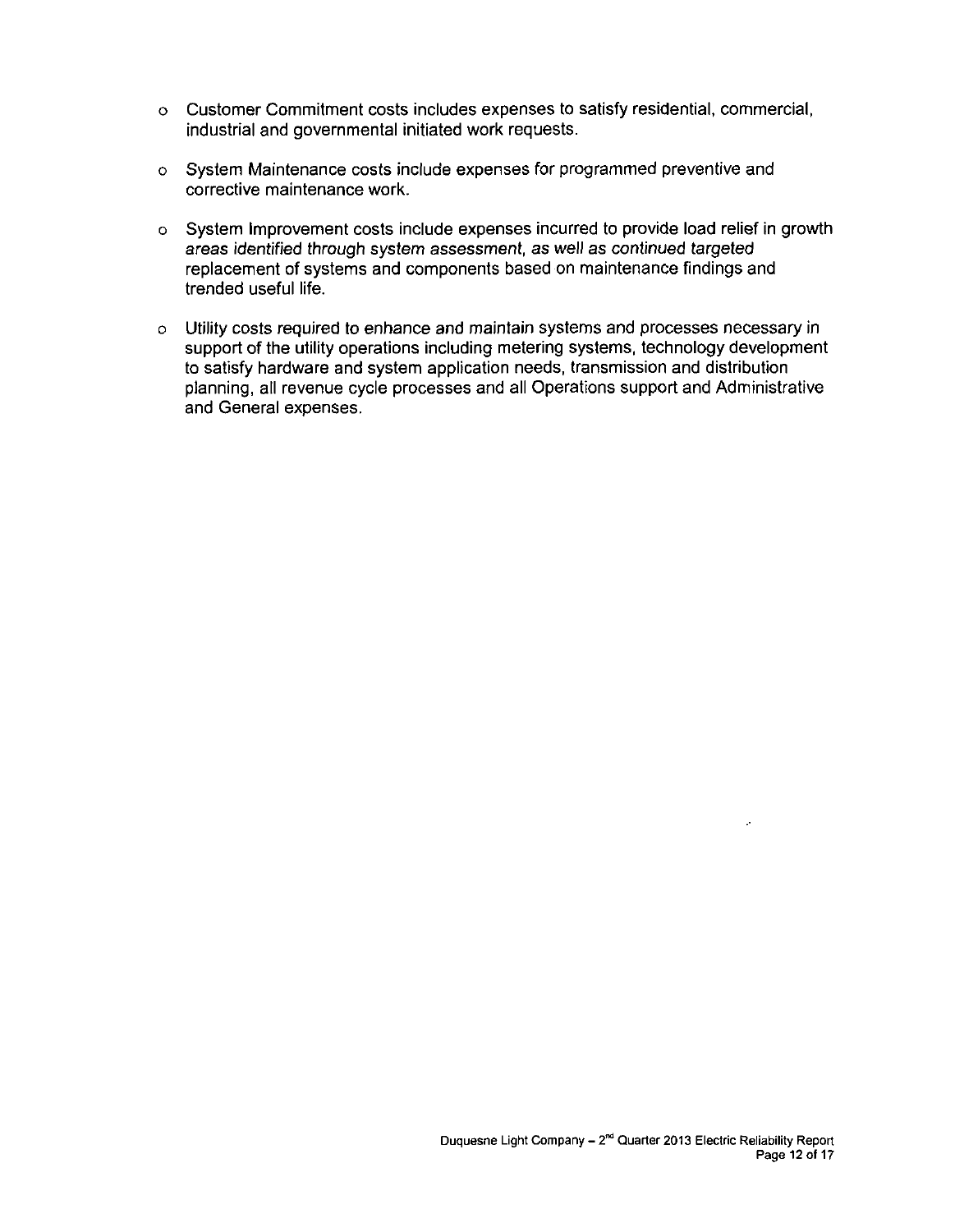#### **(e)(9) Dedicated staffing levels for transmission and distribution operation and maintenance at the end of the quarter, in total and by specific category (e.g. linemen, technician, and electrician).**

| <b>Telecom</b>               | Electronic Technician             | 10 <sup>1</sup>         |
|------------------------------|-----------------------------------|-------------------------|
|                              | Sr. Electronic Tech               | 10                      |
|                              | Telecom Splicer/Trouble           | $\vert$                 |
|                              | <b>Test Table Tech</b>            | $\overline{0}$          |
|                              | Total                             | 24                      |
| <b>Substation</b>            | <b>Electrical Equipment Tech</b>  | 22                      |
|                              | Protection & Control Tech         | 26                      |
|                              | Sr. Elec. Equipment Tech          | 9                       |
|                              | Total                             | 57                      |
| Underground                  | Journey Apprentice                | 10                      |
|                              | <b>Driver Helper</b>              | $\mathbf{0}$            |
|                              | <b>UG</b> Inspector               | $\overline{\mathbf{5}}$ |
|                              | Journey UG Splicer                | 11                      |
|                              | Sr. UG Splicer                    | $\overline{7}$          |
|                              | <b>UG Cable Tester/Installer</b>  | $\frac{8}{4}$           |
|                              | Sr. UG Mechanic                   |                         |
|                              | Network Operator                  | $\mathbf{8}$            |
|                              | Total                             | 53                      |
| Overhead                     | Apprentice T&D                    | 53                      |
|                              | <b>Rigger Specialist</b>          | 5                       |
|                              | <b>Equipment Attendant</b>        | 1                       |
|                              | <b>Equipment Material Handler</b> | 5                       |
|                              | <b>Field Inspector</b>            | 4                       |
|                              | Journey Lineworker                | 87                      |
|                              | <b>Restricted HS Lineworker</b>   | 16                      |
|                              | <b>Rigger Crew Leader</b>         | 1                       |
|                              | Service Crew Leader               | 3                       |
|                              | Shop Mechanic 2 Rigger            | 0                       |
|                              | Yard Group Leader                 | 4                       |
|                              | Sr. Lineworker                    | 50                      |
|                              | <b>Distribution Tech</b>          | 6                       |
|                              | <b>Total</b>                      | 239                     |
| <b>Street Light Changers</b> | <b>Total</b>                      | 6                       |
| <b>Mobile Worker</b>         | Total                             | $\overline{2}$          |
|                              |                                   |                         |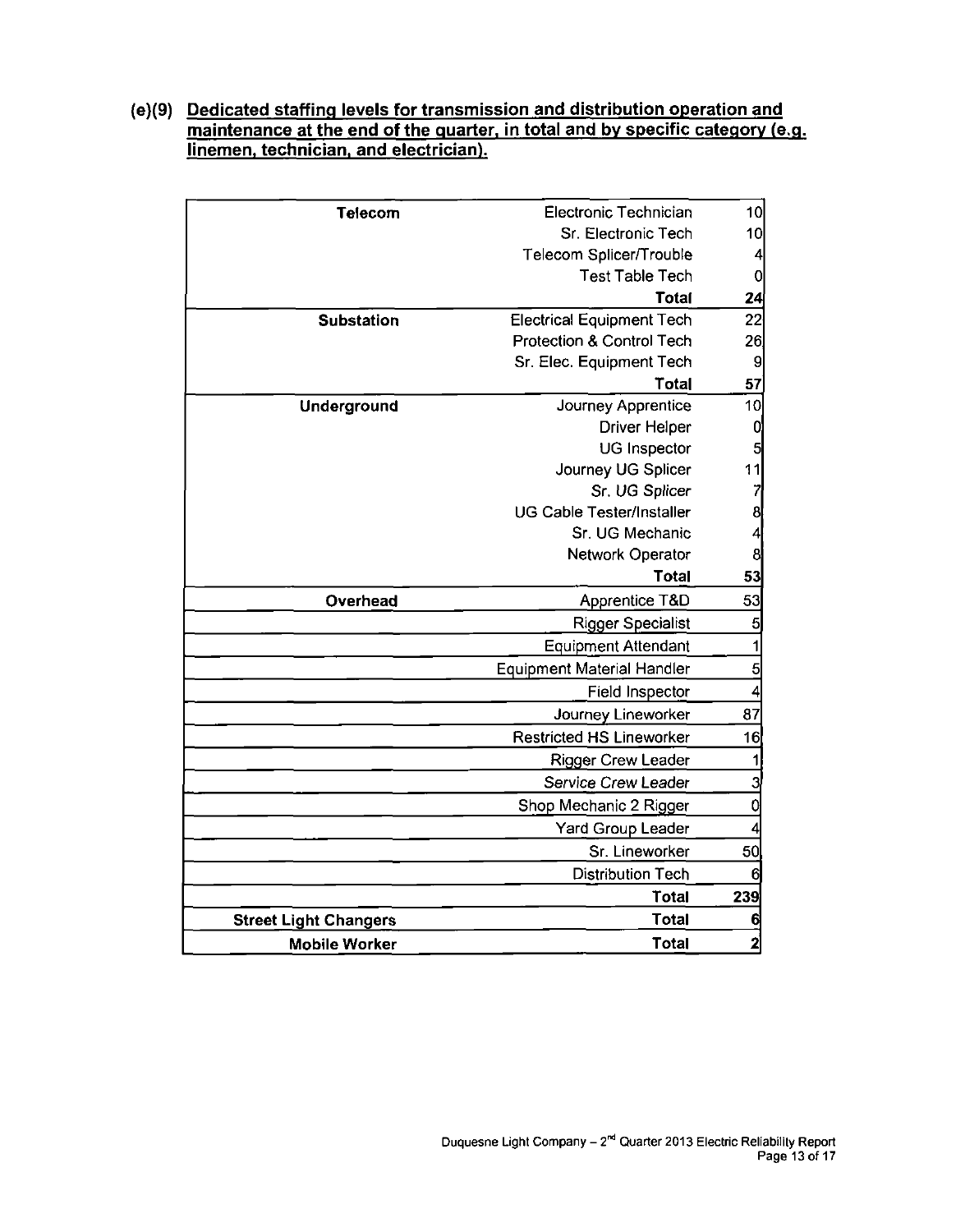## **(e)(9) (Continued)**

| Engineering                              | <b>Drafter</b>                |                |
|------------------------------------------|-------------------------------|----------------|
|                                          | General Clerk - Grad          | 12             |
|                                          | General Technician            | $\mathbf 0$    |
|                                          | <b>GIS Technician</b>         | 4              |
|                                          | <b>Head File Record Clerk</b> | 1              |
|                                          | Survey Instrument             | 3              |
|                                          | <b>Right of Way Agent A</b>   | 5              |
|                                          | Sr. Technician                | 10             |
|                                          | <b>T&amp;D Mobile Worker</b>  | 8              |
|                                          | Technician A                  | $\overline{c}$ |
|                                          | Technician B                  | 6              |
|                                          | Technician C                  | 6              |
|                                          | Test Technician, Mobile       | 6              |
|                                          | <b>Total</b>                  | 63             |
| <b>Service Center Technician</b>         | Sr. Technician                | 7              |
|                                          | Technician                    | 1              |
|                                          | Total                         | 8              |
| <b>Traveling Operator/Troubleshooter</b> | Senior Operator               | 28             |
|                                          | <b>Traveling Operator</b>     | 6              |
|                                          | Troubleshooter 1/C            | 8              |
|                                          | Troubleshooter                | 8              |
|                                          | <b>Total</b>                  | 50             |
| <b>Load Dispatcher</b>                   | <b>Total</b>                  | 12             |
| <b>Meter Technician</b>                  | Meter Technician              | 4              |
|                                          | Sr. Meter Technician          | 26             |
|                                          | <b>Total</b>                  | 30             |
| <b>Meter Reader</b>                      | <b>Total</b>                  | 14             |
| <b>Customer Service Representatives</b>  | <b>Autodialing Operator</b>   | 7              |
|                                          | <b>Customer Service Rep</b>   | 110            |
|                                          | <b>Word Processing Clerk</b>  | 3              |
|                                          | Sr. Customer Service          | 5              |
|                                          | Telephone Switchboard         | $\overline{0}$ |
|                                          | Total                         | 125            |
| <b>Admin/Supervisory/Mgmt</b>            | <b>Total</b>                  | 386            |
|                                          | <b>TOTAL</b>                  | 1,065          |
|                                          |                               |                |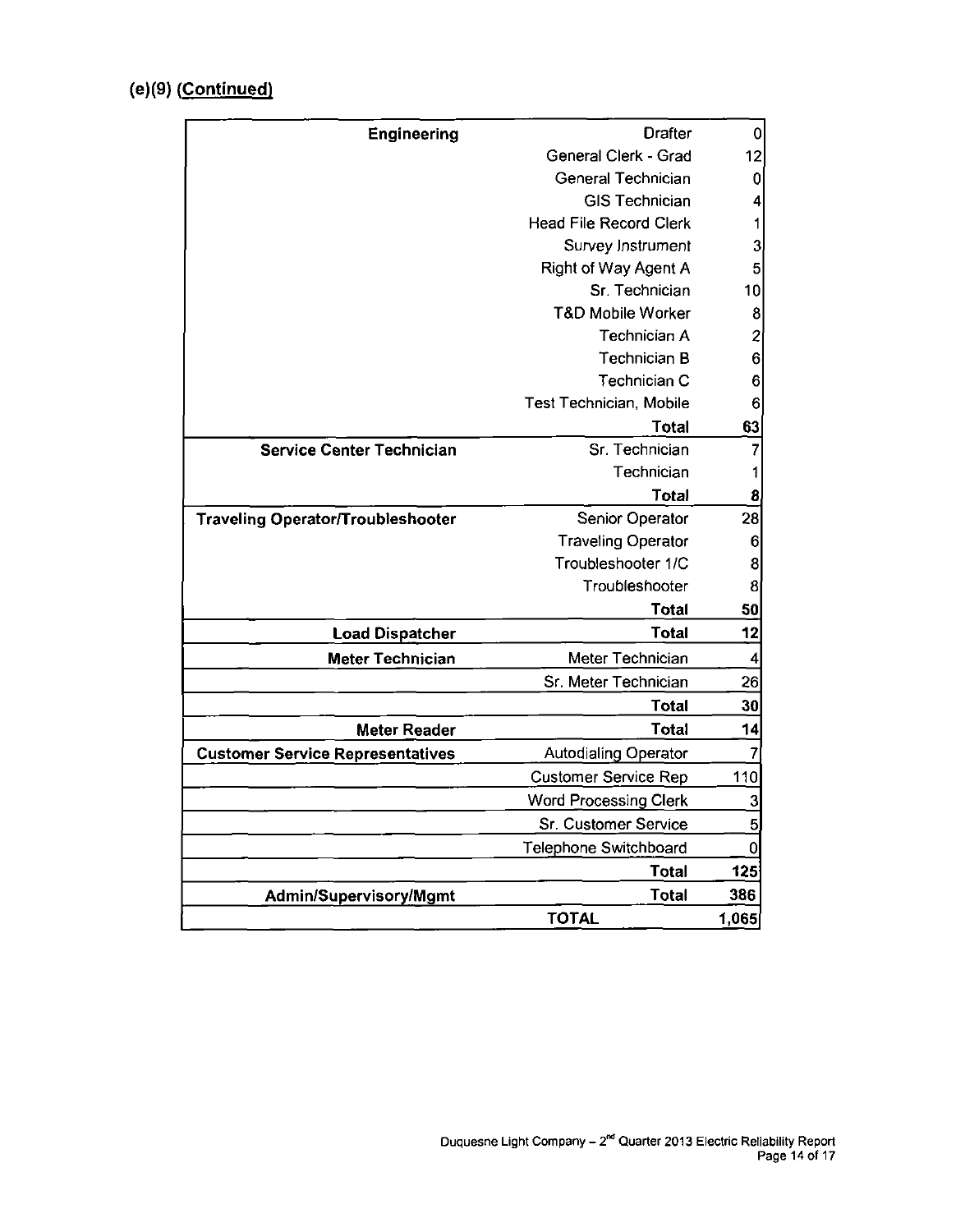#### **(e)(10) Quarterly and year-to-date information on contractor hours and dollars for transmission and distribution operation and maintenance.**

**(Confidential information redacted)** 

#### **2nd Quarter 2013**

Contractor Dollars: Contractor Hours:

#### **YTD 2013**

Contractor Dollars: Contractor Hours:

**(e)(11) Monthly call-out acceptance rate for transmission and distribution maintenance workers presented in terms of both the percentage of accepted call-outs and the amount of time it takes the EDC to obtain the necessary personnel. A brief description of the EDC's call-out procedure should be included when appropriate.** 

| <b>Udil-Out Acceptance Rate</b><br>-<br>************** |                 |                 |       |            |  |  |  |  |  |
|--------------------------------------------------------|-----------------|-----------------|-------|------------|--|--|--|--|--|
| <b>Month</b>                                           | <b>Accepts</b>  | <b>Refusals</b> | Total | Percentage |  |  |  |  |  |
| Apri.                                                  | 15 <sup>′</sup> | 139             | 290   | 52%        |  |  |  |  |  |
| May                                                    | 153             | 181             | 334   | 46%        |  |  |  |  |  |
| June                                                   | フロ              | 255             | 430   | 41%        |  |  |  |  |  |

#### **Call-Out Acceptance Rate - 2 <sup>n</sup> <sup>d</sup> Quarter 2013**

## **Amount of Time it Takes to Obtain the Necessary Personnel - 2 <sup>n</sup> <sup>d</sup> Quarter 2013**

| Month                                    | Total<br>Callout<br><b>Events</b> | <b>Necessary</b><br><b>Personnel</b><br><b>Accepting</b> | Average<br><b>Minutes:Seconds</b><br>per Callout Event | Average<br><b>Minutes:Seconds</b><br>per Individual called |
|------------------------------------------|-----------------------------------|----------------------------------------------------------|--------------------------------------------------------|------------------------------------------------------------|
| April                                    | 48                                | 151                                                      | 3:43                                                   | 1:20                                                       |
| May                                      | 48                                | 153                                                      | 4:27                                                   | 1:18                                                       |
| June                                     | 51                                | 175                                                      | 4:42                                                   | 1:20                                                       |
| 2 <sup>nd</sup> Quarter 2013<br>2013 YTD | 147<br>317                        | 479<br>903                                               | 4:17<br>3:56                                           | 1:19<br>1:19                                               |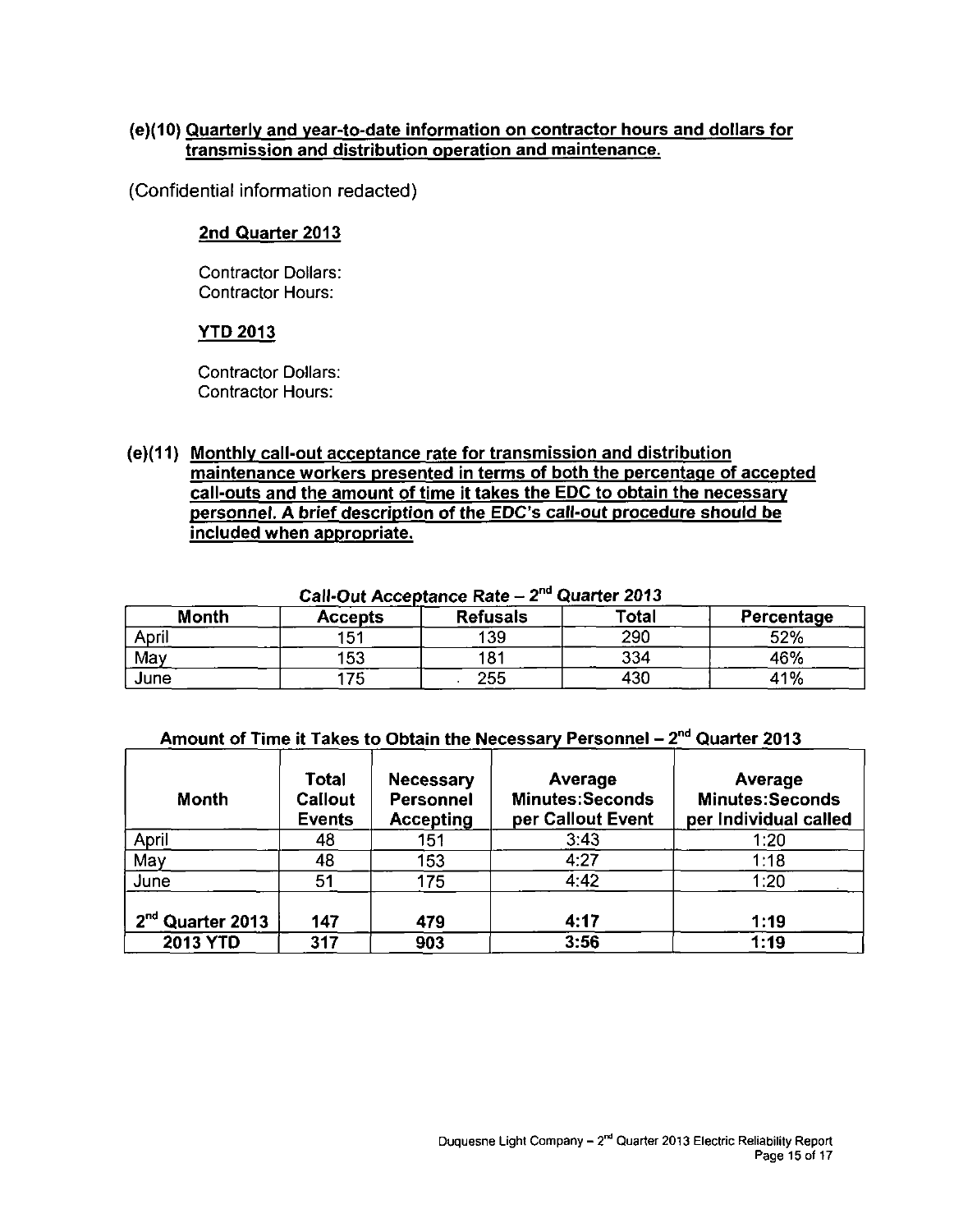## **ATTACHMENT A**

#### **( e )(3) Rolling 12-month reliability index values (SAIFI. CAIDI. SAIDI. and if available. MAIFI) and other pertinent information such as customers served, number of interruptions, customer minutes interrupted, number of lockouts, and so forth, for the worst performing 5% of the circuits in the system.**

| <b>Circuit</b> | <b>Name</b>           | <b>Service</b><br>Center | <b>Device</b>   | Lockouts | <b>Circuit</b><br>Connected<br><b>KVA</b> | Last<br>Outage | <b>Total Ckt</b><br><b>KVA-Minutes</b> | <b>Total Ckt</b><br><b>KVA</b><br>interrupted | <b>SAIDI</b> | <b>SAIFI</b> | <b>CAIDI</b> |
|----------------|-----------------------|--------------------------|-----------------|----------|-------------------------------------------|----------------|----------------------------------------|-----------------------------------------------|--------------|--------------|--------------|
| 4279           | Squaw Run             | Edison                   | <b>BKR</b>      | 8        | 3.767                                     | 06/22/13       | 1,979,232                              | 22,512                                        | 525          | 5.98         | 88           |
| 4138           | Robinson              | Penn Hills               | <b>BKR</b>      | 7        | 1.062                                     | 06/25/13       | 372,762                                | 6,372                                         | 351          | 6.00         | 59           |
| 4139           | <b>Robinson</b>       | Penn Hills               | <b>BKR</b>      | 7        | 1,672                                     | 06/25/13       | 1,117,304                              | 13,768                                        | 668          | 8.23         | 81           |
| 23750          | Dravosburg            | McKeesport               | <b>EA14</b>     | 6        | 34,751                                    | 05/07/13       | 6,550,216                              | 65,107                                        | 188          | 1.87         | 101          |
| 22869          | Midland-<br>CFry      | Raccoon                  | <b>BKR</b>      | 6        | 37,666                                    | 09/12/12       | 17,126,902                             | 84,925                                        | 455          | 2.25         | 202          |
| 4517           | Sandy<br><b>Creek</b> | Penn Hills               | <b>BKR</b>      | 5        | 6,195                                     | 03/20/13       | 3,034,958                              | 30,888                                        | 490          | 4.99         | 98           |
| 23690          | <b>B.I.</b>           | Preble                   | <b>WA395</b>    | 5        | 22,182                                    | 03/27/13       | 4,350,080                              | 39,959                                        | 196          | 1.80         | 109          |
| 23870          | Mt Nebo               | Raccoon                  | <b>WA551</b>    | 5        | 26,795                                    | 11/12/12       | 11,474,052                             | 77,690                                        | 428          | 2.90         | 148          |
| 23661          | Crescent              | Raccoon                  | R100-<br>180273 | 5        | 27,415                                    | 10/30/12       | 6,632,402                              | 33,719                                        | 242          | 1.23         | 197          |
| 4423           | Spring<br>Garden      | Preble                   | <b>BKR</b>      | 5        | 3,482                                     | 06/28/13       | 2,997,311                              | 20,338                                        | 861          | 5.84         | 147          |
| 23640          | Midland               | Raccoon                  | <b>BKR</b>      | 4        | 27,835                                    | 06/26/13       | 7,261,128                              | 61,768                                        | 261          | 2.22         | 118          |
| 23716          | Pine Creek            | Edison                   | <b>BKR</b>      | 4        | 30,534                                    | 06/25/13       | 5,942,757                              | 43,850                                        | 195          | 1.44         | 136          |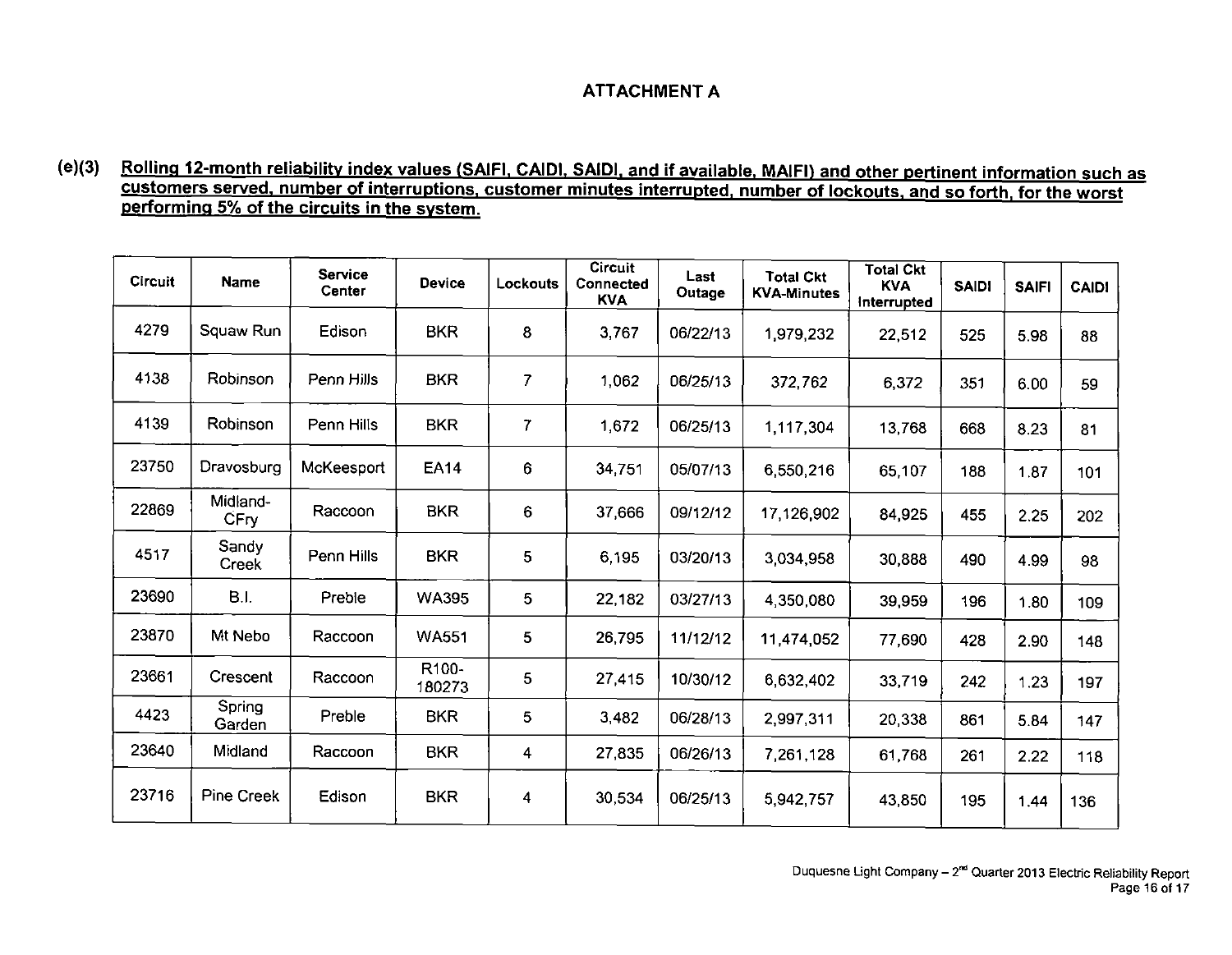| <b>Circuit</b> | Name        | Service<br><b>Center</b> | <b>Device</b>     | <b>Lockouts</b> | <b>Circuit</b><br>Connected<br><b>KVA</b> | Last<br>Outage | <b>Total Ckt</b><br><b>KVA-Minutes</b> | <b>Total Ckt</b><br><b>KVA</b><br>Interrupted | <b>SAIDI</b> | <b>SAIFI</b> | <b>CAIDI</b> |
|----------------|-------------|--------------------------|-------------------|-----------------|-------------------------------------------|----------------|----------------------------------------|-----------------------------------------------|--------------|--------------|--------------|
| 4136           | Eastwood    | Penn Hills               | Loss of<br>Supply | 4               | 3,697                                     | 06/25/13       | 3,570,187                              | 33,872                                        | 966          | 9.16         | 105          |
| 4135           | Eastwood    | Penn Hills               | Loss of<br>Supply | 4               | 2,293                                     | 06/25/13       | 697,812                                | 10,159                                        | 304          | 4.43         | 69           |
| 4154           | Long        | Penn Hills               | Loss of<br>Supply | 4               | 4.257                                     | 05/23/13       | 1,458,549                              | 30,713                                        | 343          | 7.21         | 47           |
| 4155           | Long        | Penn Hills               | Loss of<br>Supply | 4               | 3,941                                     | 05/23/13       | 1,395,735                              | 20,876                                        | 354          | 5.30         | 67           |
| 4718           | Sheffield   | Raccoon                  | R100-<br>185330   | 4               | 5,198                                     | 04/24/13       | 370,233                                | 6 3 3 0                                       | 71           | 1.22         | 58           |
| 23623          | Raccoon     | Raccoon                  | <b>WA736</b>      | 4               | 22,215                                    | 11/01/12       | 3,449,737                              | 36,178                                        | 155          | 1.63         | 95           |
| 23713          | Pine Creek  | Edison                   | WA1004            | 4               | 27,660                                    | 04/10/13       | 10,084,235                             | 77,455                                        | 365          | 2.80         | 130          |
| 23903          | Plum        | Penn Hills               | EA622             | 3               | 28,245                                    | 06/28/13       | 6,284,832                              | 73,927                                        | 223          | 2.62         | 85           |
| 23950          | Wilkinsburg | Penn Hills               | <b>BKR</b>        | 3               | 16,022                                    | 06/25/13       | 5,846,254                              | 61,938                                        | 365          | 3.87         | 94           |